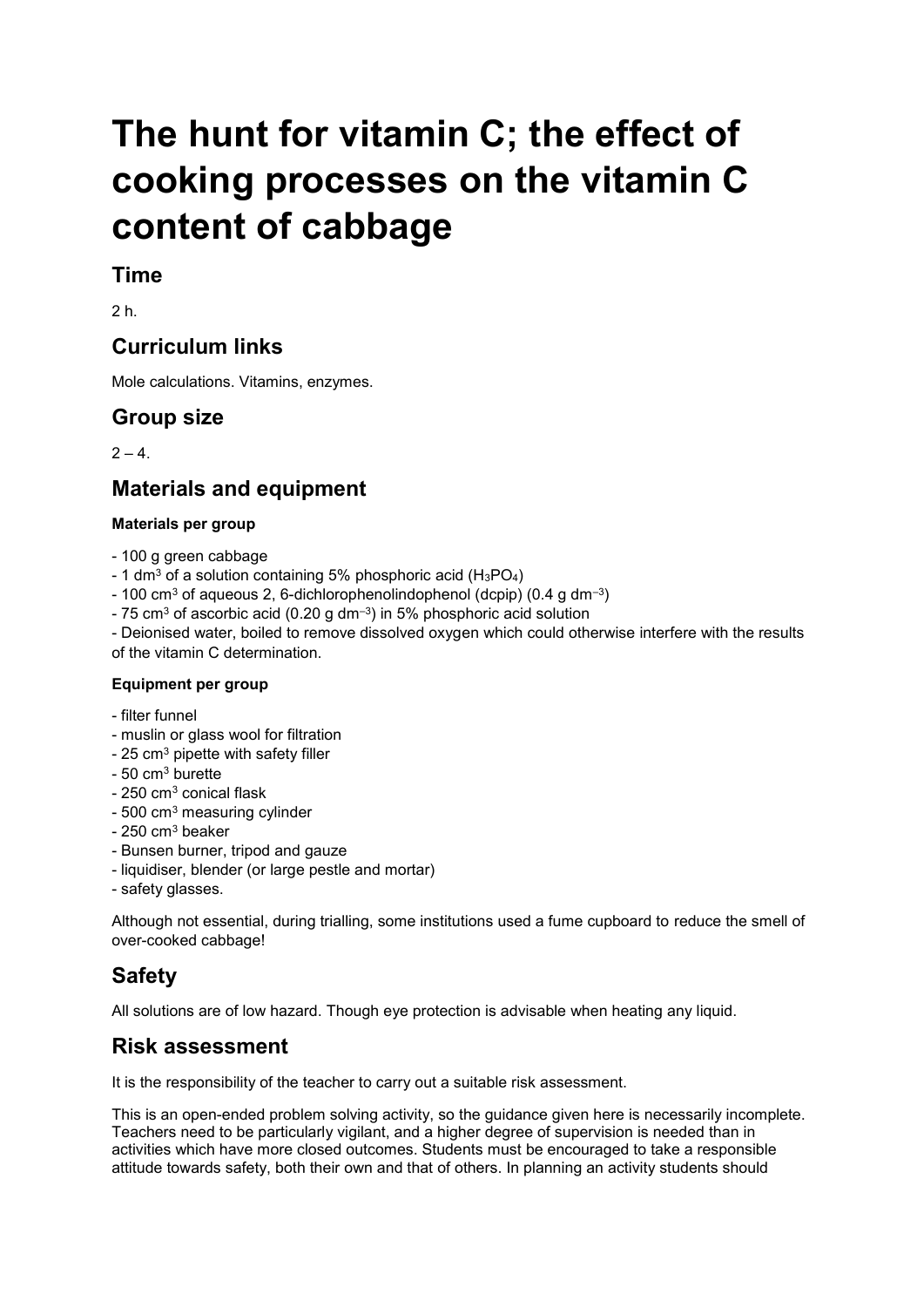always include safety as a factor to be considered. Plans should be checked by the teacher before implementing them.

You must always comply with your employer's procedures and in some cases may decide that a particular activity is inappropriate in your situation. Further information on Health and Safety should be obtained from reputable sources such as CLEAPSS [*http://science.cleapss.org.uk/*] in England, Wales and Northern Ireland and, in Scotland, SSERC [*https://www.sserc.org.uk/*].

## **Commentary**

If cabbage is not cooked carefully the ascorbic acid (vitamin C) is broken down by the enzyme ascorbic acid oxidase. The secret of preparing nutritious cabbage is to plunge it rapidly into boiling water which inactivates this enzyme. Nevertheless, more than 50% of the vitamin C will be leached out into the water and therefore lost unless the liquid is used as an ingredient in another item on the menu.

This problem is based on an experiment described in *Nuffield advanced science chemistry.*<sup>1</sup> To determine the vitamin C content in uncooked cabbage, it is essential to have an efficient blender which grinds the raw material into a fine slurry.

Otherwise it will be impossible to extract all of the ascorbic acid. Once the cabbage has been softened by cooking the blending process is quite easy. Unless a very efficient blender is available it is suggested that the first sample of cabbage is cooked by the 'nutritionally sound' method described below. The vitamin C content of the solid and the liquid can then be determined separately. It should be found that the sum of the quantities determined agrees with the value for raw cabbage quoted in the standard reference books on food and nutrition *ie* green cabbage<sup>2</sup> contains about 50 mg per 100 g.

A second sample can be cooked 'badly' by putting it into cold water and slowly bringing it up to the boil. It could be cooked for too long and left to stand. The vitamin C content in this sample will be lower.

Details of a recommended procedure for carrying out the analysis are given below, but during trialling more experienced students found a shorter version of these instructions sufficient. The challenge in this problem lies in devising a satisfactory sampling technique and controlling the cooking time, temperature and method. It is therefore recommended that more able groups of students are left to work out their own method of sampling while others are given the full instructions.

A method of calculating the results is suggested below.

## **Procedure**

#### **Preparation of 2,6-dichlorophenolindophenol solution**

2,6-dichlorophenolindophenol (dcpip) is a dye which is blue when dissolved in water, is red in acid conditions, and is reduced to a colourless compound by ascorbic acid. Dissolve 0.4 g of dcpip in 200  $\text{cm}^3$  of hot deionised water, filter the solution, and make the volume up to 1 dm<sup>3</sup>. The dye does not keep well and should be stored in a cool dark place.

#### **Standardisation of the 2,6-dichlorophenolindophenol solution**

The solution should be standardised because it is not possible to make it up accurately.

By using a pipette, with safety filler, transfer 25.0 cm<sup>3</sup> of standard ascorbic acid solution (0.20 g dm<sup>-3</sup>) vitamin C) to a conical flask and titrate rapidly with the dye solution from a burette. As the dye is run in the deep blue colour of the dye is discharged to give a colourless solution. The end point is taken to be when the pink colouration, due to the dye, persists for 10 s. A blank titration using 25.0 cm<sup>3</sup> of 5% phosphoric acid solution must be carried out to the same end point.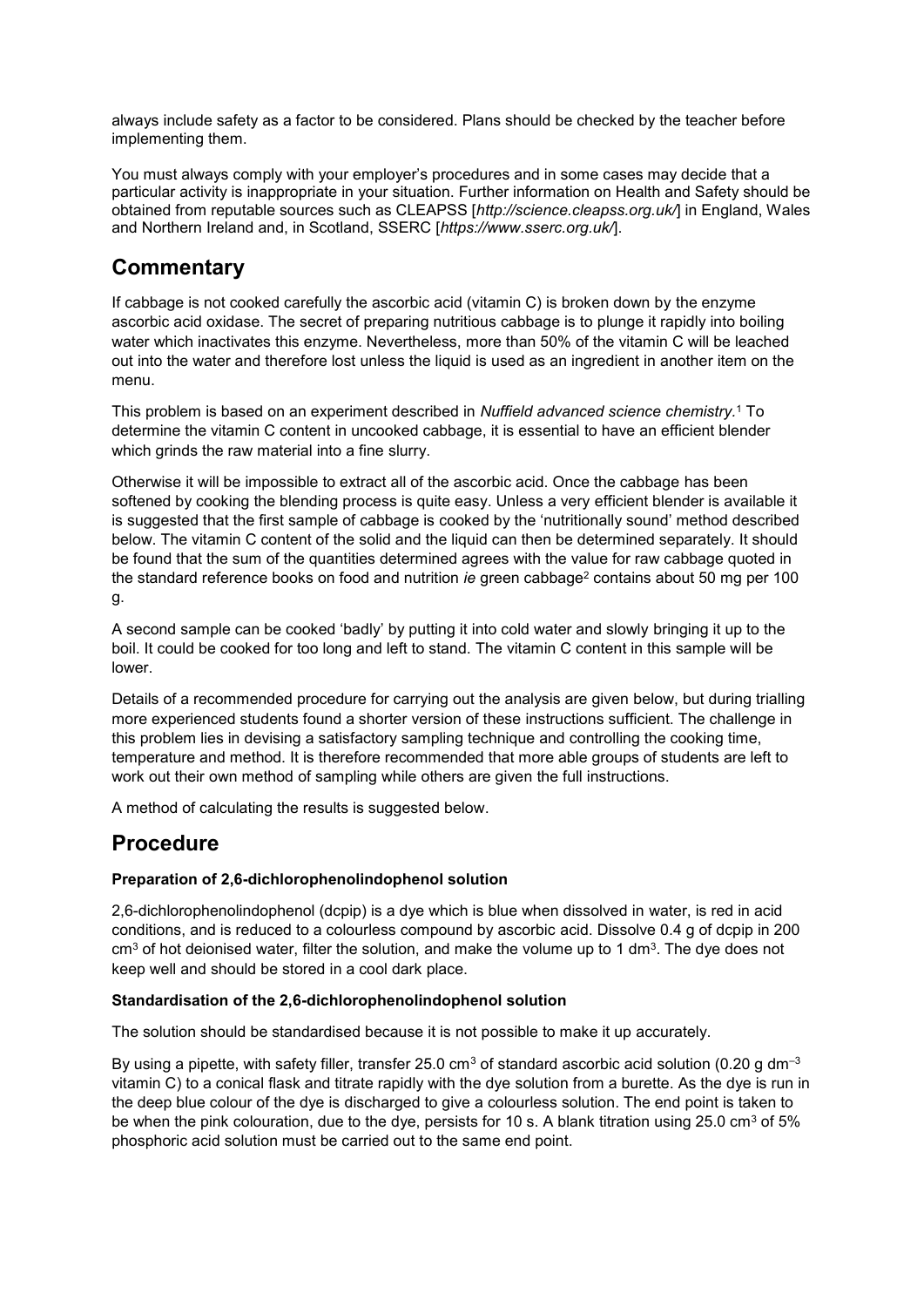## $F = \frac{\text{volume of standard vitamin C solution} \times \text{concentration of vitamin C/mg dm}}{(standard deviation time - \text{hlonk time}) \times 1000}$  $=\frac{\text{volume of standard vitamin C solution} \times \text{concentration of vitamin C/mg dm}^{-3}}{1 + \frac{1}{2} \times \frac{1}{2} \times \frac{1}{2} \times \frac{1}{2} \times \frac{1}{2} \times \frac{1}{2} \times \frac{1}{2} \times \frac{1}{2} \times \frac{1}{2} \times \frac{1}{2} \times \frac{1}{2} \times \frac{1}{2} \times \frac{1}{2} \times \frac{1}{2} \times \frac{1}{2} \times \frac{1}{2} \times \frac{1}{2} \times \frac{1}{2} \times \frac{1}{2} \times \frac{1}{2} \times \frac{1}{2} \$  $\overline{a}$

#### (standardisation titre - blank titre) $\times 1000$

These quantities are then used to calculate the dye factor (F)

 $F = mg$  of vitamin C equivalent to 1 cm<sup>3</sup> of dye solution

#### **Estimation of vitamin C in a sample of cabbage**

Cut up the cabbage as if preparing it for a meal. Weigh out 50 g to an accuracy of ±0.5 g. Put the cabbage into 100 cm<sup>3</sup> of briskly boiling deionised water and simmer the cabbage for 10 minutes. Some of the liquid will have evaporated. Pour off the hot water and measure its volume  $(V_c)$ .

At this point one person should measure out 250 cm<sup>3</sup> of 5% phosphoric acid and add this to the cooking water then transfer 25 cm<sup>3</sup> of this solution to a conical flask, using a pipette, and titrate it with the dye.

Meanwhile someone else should quickly liquidise the cooked cabbage. They should then remove it from the liquidizer and add 250 cm<sup>3</sup> of 5 % phosphoric acid solution and the mixture stirred. It should then be weighed (mass  $M_c$ ).

About  $1/12$  of the mixture should be removed and weighed (mass m $_{\rm c}$ ). This fraction should be filtered through the muslin or glass wool and the filtrate and washings should be made up to about 25 cm<sup>3</sup> (the exact volume at this stage is not necessary for the calculation).

## **Calculation**

#### **(i) Liquidised cabbage**

| $= 50 g$                                             |
|------------------------------------------------------|
| $m$ $\times$ 50 g<br>$=M_c$                          |
| $= V cm3$                                            |
| $=$ F mg cm <sup>-3</sup>                            |
| $V \times F \times M$ mg vitamin C<br>$m_c$          |
| $V \times F \times M \times 2$ mg vitamin C<br>$m_c$ |
|                                                      |
| $= 50 g$                                             |
| $\frac{25}{V_{c}+250}$                               |
| $=$ V cm <sup>3</sup>                                |
| $=$ F mg cm <sup>-3</sup>                            |
| $V \times F \times V_c + 250$ mg vitamin C<br>25     |
|                                                      |